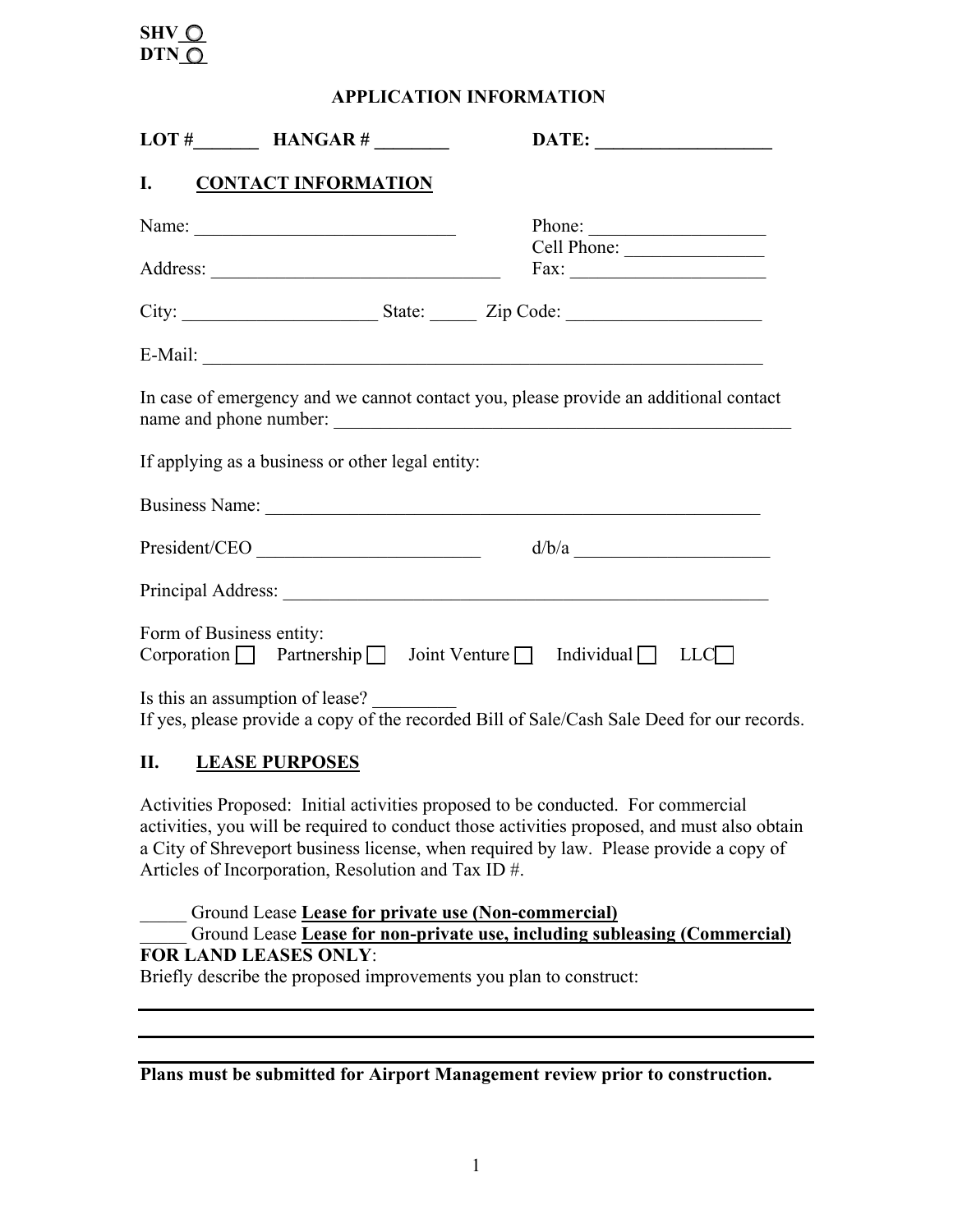### **Available Lease Options – Please Check One**

Provided LESSEE is not in default of any provision of this Lease at the time it exercises the option(s) granted herein and provided the option(s) are not in conflict with the needs of the airport or with 3 the LESSOR's planning strategy, as decided by the SAA, LESSOR hereby grants LESSEE extension option(s) as follows, pursuant to LA R.S.  $2:135.1(B)(2)(a)$  and (b), on the same terms and conditions as set forth herein and subject to the adjustments in rental rates and fees set forth below:

[O]One (1) ten (10) year extension option, provided LESSEE has added or constructed permanent improvements on or made to the Leased Premises in the amount of not less than twenty thousand dollars (\$20,000), during the initial term of this Lease. To exercise this option LESSEE shall provide written notice to LESSOR 60 days before the expiration of the initial term of their intent to extend this Lease and shall provide documentation that such improvements have in fact been made.

[O] Up to two (2) ten (10) year extension provided LESSEE has added or constructed permanent improvements on or to the Leased Premises valued in excess of (i) sixty thousand dollars (\$60,000) if the Leased Premises are located at the Shreveport Downtown Airport or (ii) one hundred thousand dollars (\$100,000) if the Leased Premises are located at Shreveport Regional Airport. The LESSEE shall receive one (1) ten (10) year extension for each \$60,000, (in the case of Shreveport Downtown Airport or \$100,000 (in the case of Shreveport Regional Airport), value of additions or construction of permanent improvements made during the initial term or any extension of this Lease, not to exceed a total of two (2) ten (10) year extensions. To exercise this option LESSEE shall provide written notice to LESSOR 60 days before the expiration of the initial term or any extension period of their intent to extend the Lease and shall provide documentation that such improvements have in fact been made and are valued in excess of the amount required above. Notwithstanding any provision in this Lease to the contrary and specifically, but not limited to, those provision in Sections 6, 7, and 15, all improvements and additions so made shall become the property of LESSOR, without any action or cost to the LESSOR.

### **III. AIRCRAFT INFORMATION**:

Aircraft to be based on the premises

| <b>FAA Registration Number</b> | <b>FAA Registration Number</b> |
|--------------------------------|--------------------------------|
| Manufacturer Name              | Manufacturer Name              |
| Model                          | Model                          |

| <b>FAA Registration Number</b> | <b>FAA Registration Number</b> |
|--------------------------------|--------------------------------|
| Manufacturer Name              | Manufacturer Name              |
| Model                          | Model                          |

## **IV. SELF FUELING PERMIT**

Please complete this section if you are requesting to transport fuel onto the airport and dispense fuel into personal or organizational aircraft.

| Type of fuel to be transported and dispensed: $AvGas$ $\Box$ Jet $A \Box$ |  |
|---------------------------------------------------------------------------|--|
|---------------------------------------------------------------------------|--|

Type and registration number of aircraft to be refueled: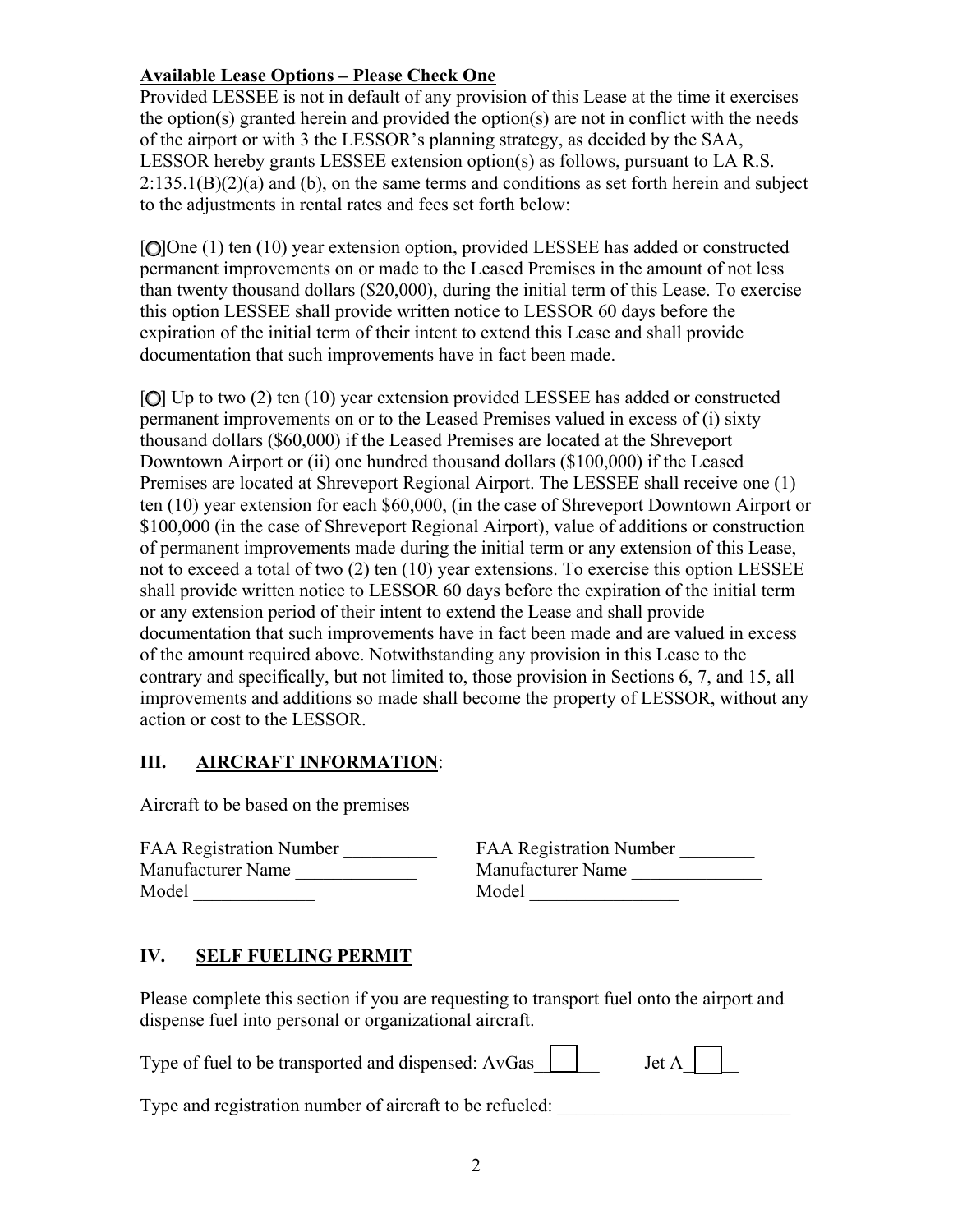Describe fueling equipment: Type of Equipment: Size of Tank: How is fuel dispensed into aircraft: Is proper grounding equipment available? Yes  $\Box$  No  $\Box$ How is fuel transported?

Applicant agrees to: (1) file a Letter of Compliance with the Shreveport Fire Prevention Bureau and to attach a signed and notarized copy with the application to the Authority; and (2) follow guideline under NFPA 407 and FAR Part 139. Approval is subject to inspection by the airport before permit is issued.

## **V. FOR COMMERCIAL LEASES ONLY**:

What is your proposed occupancy on the airport?

- **T** Aircraft maintenance, repair and storage
- $\Box$  Aircraft painting and/or washing using chemicals (Per EPA standards)
- \_\_\_\_\_ Sales, leasing, financing, insuring and/or brokerage of aircraft, airframes, engines, and/or other aeronautical items

 $\Box$  Storage of aircraft and parts

- $\Box$  Lease city-owned hangar
- $\Box$  Aerial photography or survey
- $\Box$  Aircraft charter operations (per Part 135 Permit only)
- $\Box$  Aircraft rental to the public
- $\Box$  Corporate Flight Operations
- $\Box$  Pilot instruction or flight school
- $\Box$  Other (list) :

City of Shreveport Business License Number:

|        |           | List any positions which will require FAA or EPA certification or Licensing: |
|--------|-----------|------------------------------------------------------------------------------|
| Number | Job Title | License or Certificate Required                                              |

\_\_\_\_\_\_\_\_ \_\_\_\_\_\_\_\_\_\_\_\_\_ \_\_\_\_\_\_\_\_\_\_\_\_\_\_\_\_\_\_\_\_\_\_\_

List the hours of proposed operation for your business, which should be no less than those authorized in the airport's rules and regulations. You will be required to operate no less than at those times listed. FBOs offering line services must be opened daily.

 $\frac{1}{\sqrt{2}}$ 

| Weekly | or 24 hours |
|--------|-------------|
|        |             |

| Saturday | or 24 hours |
|----------|-------------|
|          |             |

Sunday \_\_\_\_\_\_\_\_\_\_\_\_\_\_\_\_\_\_\_\_\_ or 24 hours

Holidays \_\_\_\_\_\_\_\_\_\_\_\_\_\_